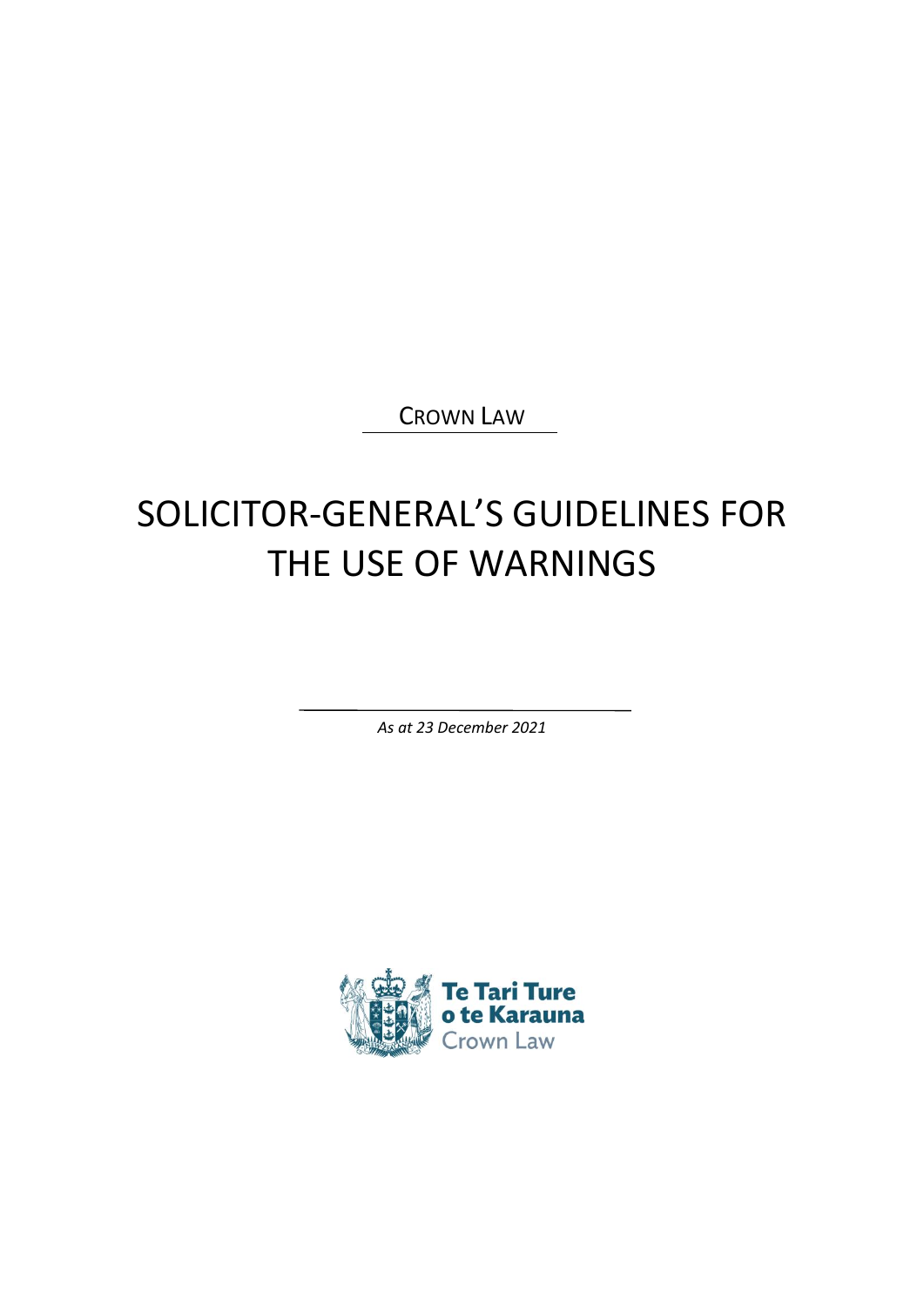# **TABLE OF CONTENTS**

| 1. |                                                                                                                                                          |
|----|----------------------------------------------------------------------------------------------------------------------------------------------------------|
| 2. |                                                                                                                                                          |
| 3. |                                                                                                                                                          |
| 4  |                                                                                                                                                          |
|    |                                                                                                                                                          |
|    |                                                                                                                                                          |
| 5  |                                                                                                                                                          |
|    | Policy and process to comply with natural justice and Privacy Act principles 4<br>Matters agencies may wish to include in their policies and processes 5 |
| 6  |                                                                                                                                                          |
|    | Agency not to overreach bounds of its role and warnings to be accurate and clear  6                                                                      |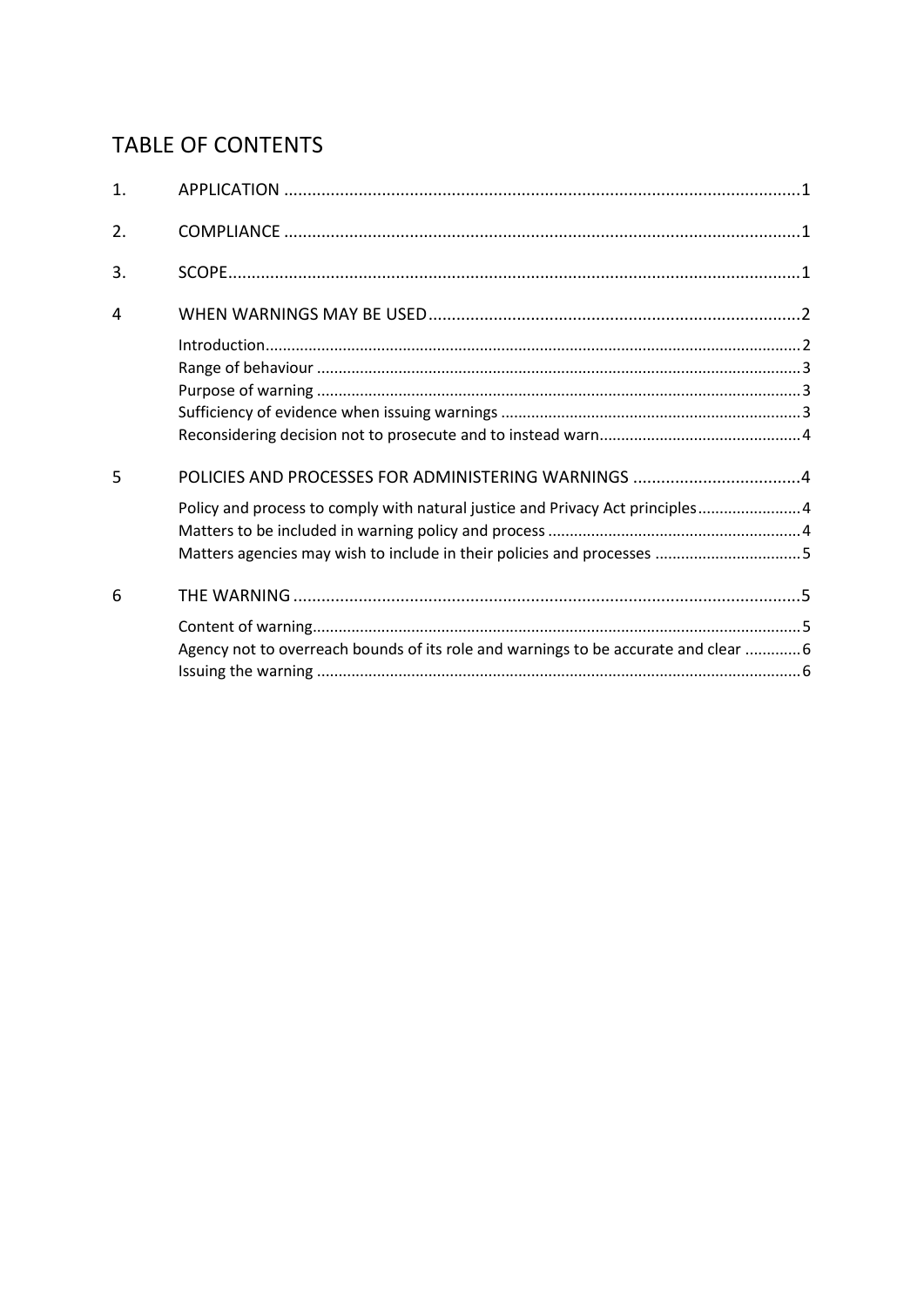# <span id="page-2-0"></span>1. APPLICATION

- 1.1. These guidelines have been primarily written for public prosecution and enforcement agencies (**agencies**), but other participants in the justice system may find them useful.
- 1.2. The Solicitor-General recognises that when agencies seek to address conduct that could be criminal (particularly for less serious behaviour), there is a tension between ensuring that any response follows due process and meets all the public interest considerations while at the same time not overburdening the Courts with matters that can be effectively resolved through other routes. In this context, warnings are an increasingly critical tool as they provide a means of resolving the law enforcement concern outside the court process and with a properly calibrated response on behalf of the community.
- 1.3. The purpose of these guidelines is to ensure agencies are using warnings in the appropriate circumstances and are meeting the requirements of natural justice when they administer warnings.
- 1.4. These guidelines should be read together with the *Solicitor-General's Prosecution Guidelines* (*Prosecution Guidelines*), along with any other guidelines issued by the Solicitor-General specific to prosecutions. If there is any inconsistency between these guidelines and the *Prosecution Guidelines*, these guidelines should be preferred.

## <span id="page-2-1"></span>2. COMPLIANCE

2.1. It is expected all agencies that conduct public prosecutions, whether conducted by Crown prosecutors, government agencies or (instructed) counsel, should take these guidelines into due consideration in circumstances where a warning is proposed.

## <span id="page-2-2"></span>3. SCOPE

- 3.1. These guidelines are for agencies that issue warnings where a warning is delivered:
	- 3.1.1 to a person, either natural or legal (including a corporation sole, a body corporate, and an unincorporated body);
	- 3.1.2 relates to behaviour that the agency considers could amount to criminal conduct;
	- 3.1.3 is recorded on the file of the person who has been warned; and
	- 3.1.4 may have ongoing or future disadvantages for the person.
- 3.2. These guidelines set out the principles with which all warnings should be broadly consistent and the process that agencies should follow when administering warnings. They also set out some important matters that should be included in an agency's warning policy and in the warning itself. As the operational and law enforcement context of agencies vary, these guidelines do not prescribe the entirety of every agency's warning process. Agencies will need to develop their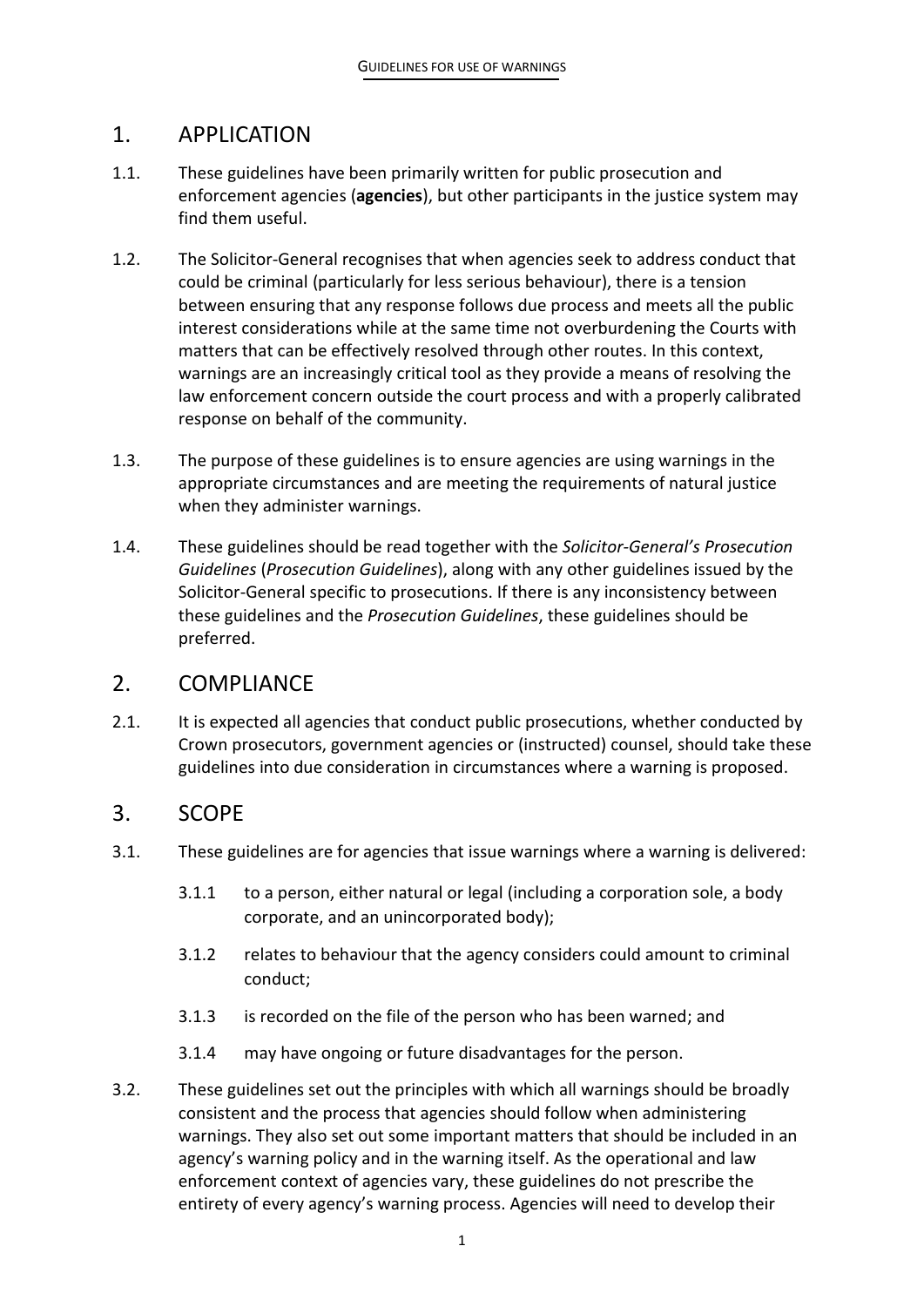own policies and processes regarding warnings that are consistent with these guidelines.

- 3.3. These guidelines may be indirectly relevant, but are not intended to apply, to:
	- 3.3.1. informal verbal warnings where the warning is not recorded on the person's file. Warnings of this type do not have the same potential to have significant or lasting consequences for the person concerned.
	- 3.3.2. warnings given in lieu of issuing of an infringement notice (**notice**) or pursuing an infringement offence (**offence**). Nevertheless, agencies should consider applying these guidelines where, in any particular case, the penalty for that notice or offence (had it been issued or charges filed) is significant.
	- 3.3.3. specific pre-charge resolution schemes for addressing behaviour admitted to by a person.
	- 3.3.4. post-charge diversion schemes for disposing of criminal matters. Specific guidance on diversion is set out in the Solicitor-General's Guidelines for Diversion Schemes dated 6 August 2021 and the *Prosecution Guidelines.*
	- 3.3.5. warnings issued under statutory warning regimes which contain their own tests or requirements.

# <span id="page-3-0"></span>4 WHEN WARNINGS MAY BE USED

#### <span id="page-3-1"></span>**Introduction**

- 4.1 As the Public Interest Test of the Test for Prosecution (set out in the *Prosecution Guidelines*) recognises, not all behaviour that an agency considers may amount to criminal conduct requires a prosecution response. Instead, agencies my choose to warn a person, natural or legal, regarding behaviour that may amount to criminal conduct.
- 4.2 Broadly speaking, when deciding whether to issue a warning, an agency should consider:
	- 4.2.1 the needs and interests of the person to be warned, their whānau and community (**the person**);
	- 4.2.2 the needs and interests of any person harmed or affected by the person's behaviour, their whānau and community (**the harmed person**); and
	- 4.2.3 the wider public interest.
- 4.3 These considerations may differ depending on the type of offending, and whether the person is a legal entity as opposed to a natural person.
- 4.4 In any given case, an agency needs to carefully consider if it is appropriate to issue a warning, having regard to the circumstances of the situation, including the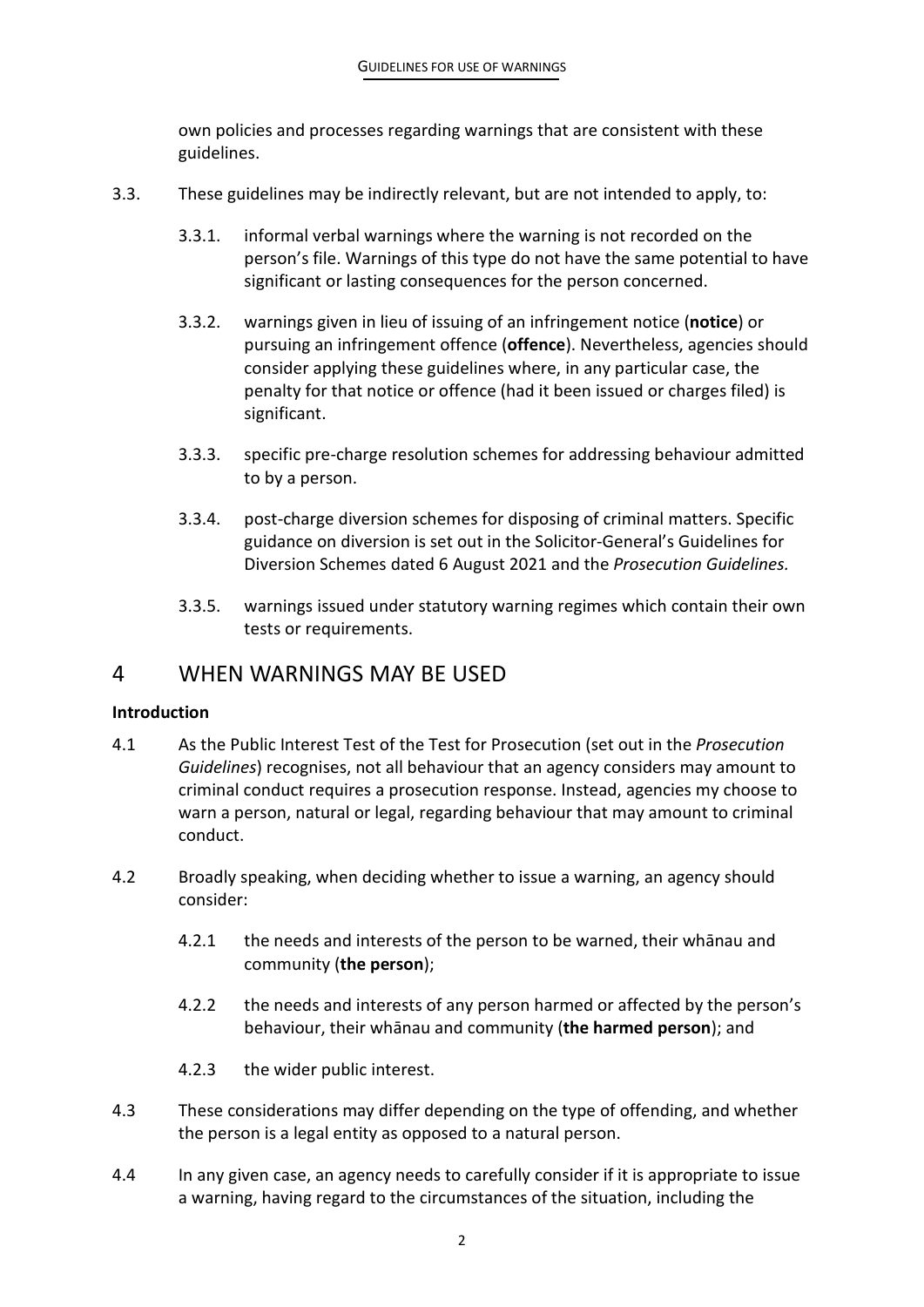behaviour, the purpose of the warning and the evidence available to support the warning.

4.5 Where regulatory matters are involved, as noted at [5.10] of the *Prosecution Guidelines*, relevant considerations for assessing the public interest will include an agency's statutory objectives and enforcement priorities. This may include having regard to any enforcement criteria published by agencies in their warnings policy (as discussed below at [5.3]).

#### <span id="page-4-0"></span>**Range of behaviour**

4.6 Warnings may be issued for a range of behaviour, from conduct that might only attract a fine through to more serious conduct. Whether a warning is appropriate will depend on the circumstances of the case.

## <span id="page-4-1"></span>**Purpose of warning**

- 4.7 Agencies may issue warnings for a range of different purposes, for example, to:
	- 4.7.1 show that the agency takes the matter seriously;
	- 4.7.2 impress on the person that, in the agency's view, the behaviour the person has engaged in amounts to criminal conduct that could otherwise be prosecuted but the agency has chosen not to prosecute;
	- 4.7.3 mitigate the risk of the behaviour recurring in the future;
	- 4.7.4 give the person an opportunity to amend or address the behaviour to avoid the risk of prosecution in the future; and/or
	- 4.7.5 send a signal to the person, but also to others in similar situations, including the general public.
- 4.8 An agency should consider whether, in the circumstances of the case, a warning would be likely to achieve the intended purpose. The wording of any warning also needs to be appropriate to reflect the particular purpose for which the warning is issued.

## <span id="page-4-2"></span>**Sufficiency of evidence when issuing warnings**

- 4.9 Most agencies will only issue warnings where the alternative is to prosecute and where the agency is satisfied that there is credible evidence that meets the Evidential Test of the Test for Prosecution as set out in the *Prosecution Guidelines.*
- 4.10 However, some agencies may operate within a context where it is appropriate to issue warnings on the basis of a more limited body of evidence, such as at an earlier stage of an investigation. If an agency intends to issue a warning in this situation, it needs to consider carefully whether it is appropriate to resolve the matter early, having regard to the matters in [4.2]-[4.4], and having regard to the primary purpose for issuing a warning in the particular case. This assessment should recognise that issuing an early warning could work both for and against the interests of the person, the person harmed and the public.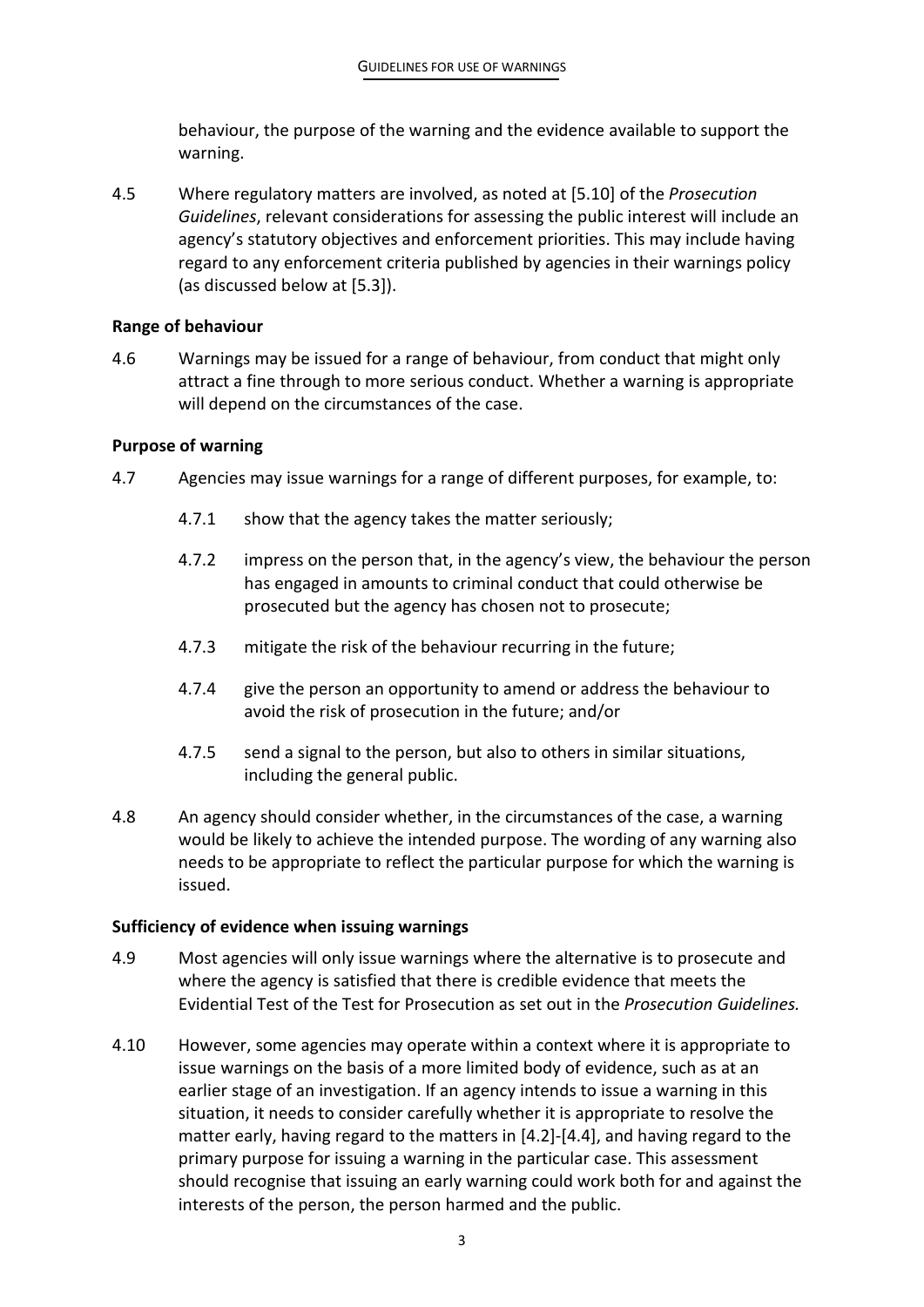#### <span id="page-5-0"></span>**Reconsidering decision not to prosecute and to instead warn**

- 4.11 As noted at [7.1] of the *Prosecution Guidelines*, people should be able to rely on decisions taken by an agency. Therefore, an agency should only issue a warning if it is firm in its decision not to prosecute.
- 4.12 However, as set out at [5.13], [7.2] and [7.3] of the *Prosecution Guidelines*, in rare cases an agency may reconsider its decision not to prosecute a person for their behaviour and to instead warn them (a **reconsideration**). The special reasons where prosecution may be restarted are set out at [7.3] of the *Prosecution Guidelines*, which includes new and additional evidence becoming available*.* Any reconsideration should be reviewed by the agency's legal team, or by a Crown Solicitor.

# <span id="page-5-1"></span>5 POLICIES AND PROCESSES FOR ADMINISTERING WARNINGS

#### <span id="page-5-2"></span>**Policy and process to comply with natural justice and Privacy Act principles**

- 5.1 While warnings are an alternative to prosecution or other enforcement action, they can still adversely affect the people to whom they are issued. For this reason, it is important that each agency complies with the requirements of natural justice and has a clear and documented policy which sets out a number of matters, including the process to follow when warnings are issued.
- 5.2 An agency's policy and process should be consistent with these guidelines, the requirements of natural justice and the principles of the Privacy Act 2020.

#### <span id="page-5-3"></span>**Matters to be included in warning policy and process**

- 5.3 It is expected that an agency's warning policy will:
	- 5.3.1 be publicly available.
	- 5.3.2 set out the situations in which the agency may consider issuing warnings (its enforcement criteria). This might include reference to the types or seriousness of conduct eligible for warnings, and whether warnings may be issued repeatedly or only as a one-off response.
	- 5.3.3 set out the matters that are to form part of the warning, including, in general terms, those matters listed in [6.1] and, as relevant [6.2].
	- 5.3.4 describe the process for issuing warnings, which should include a process for engaging with the person under investigation in order to give effect to natural justice. Giving effect to natural justice will vary depending on the behaviour and the consequences for the person concerned but may mean putting potential adverse findings to the investigated person for comment before a final decision to issue a warning is reached. It may also include:
		- 5.3.4.1 the person consenting to receiving the warning and having the matter resolved in that way.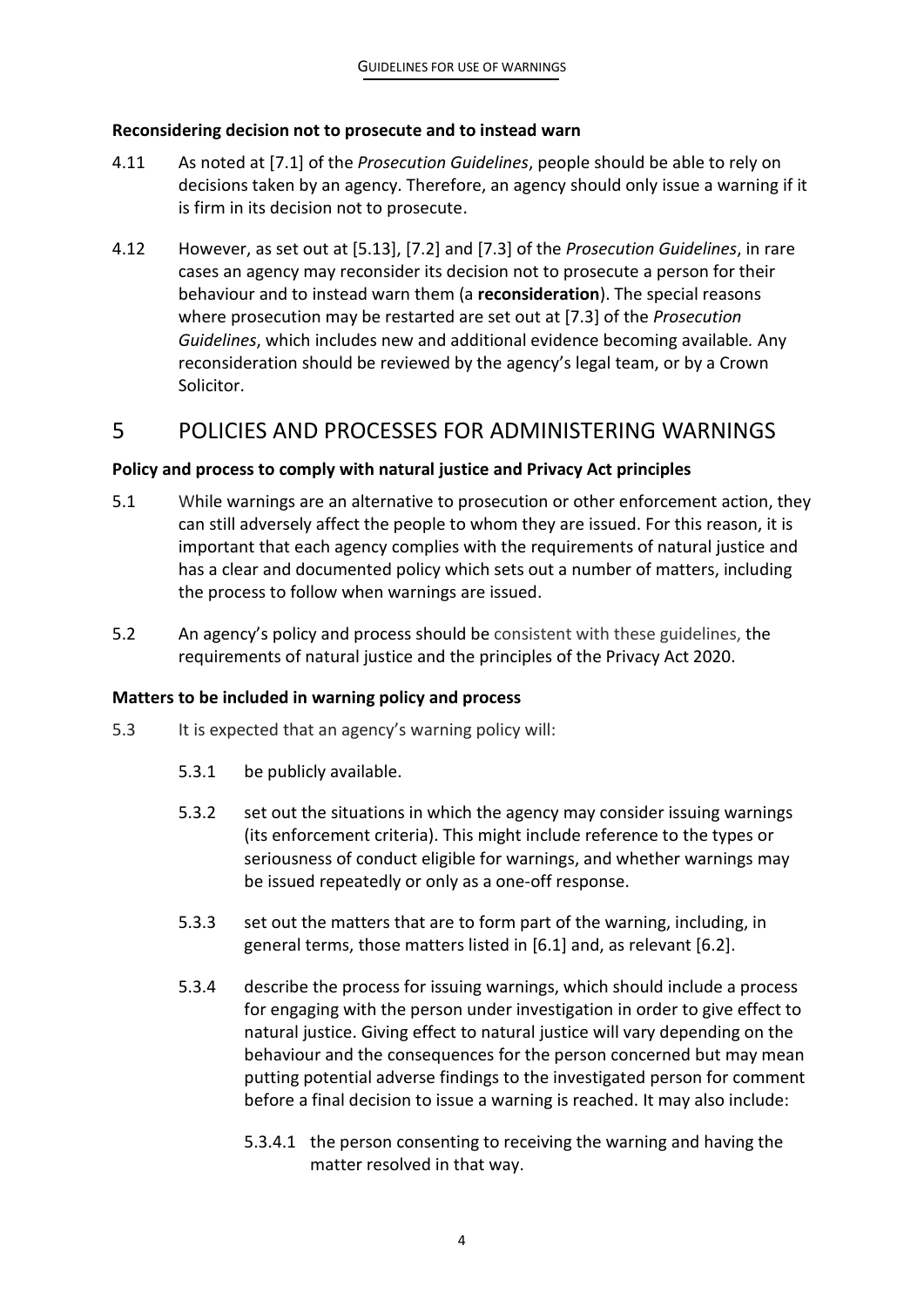- 5.3.4.2 the person admitting to the behaviour in respect of which they are being warned.
- 5.3.5 set out the process the agency will follow for a reconsideration. The policy should also:
	- 5.3.5.1 confirm that a reconsideration should only occur in rare situations and should be consistent with the reasons set out in [5.13], [7.2] and [7.3] of the *Prosecution Guidelines* (as referred to in [4.11] above).
	- 5.3.5.2 require the agency to seek internal legal advice, or the advice of a Crown Solicitor, as part of any reconsideration process.

#### <span id="page-6-0"></span>**Matters agencies may wish to include in their policies and processes**

- 5.4 To make warning policies and processes more robust, an agency should consider including the following aspects:
	- 5.4.1 setting out in the policy the purpose or purposes for which the agency uses warnings;
	- 5.4.2 having internal supervision and assurance processes within the agency to ensure that warnings are appropriately issued in the circumstances of the case and that the agency is taking a consistent approach concerning the use of warnings;
	- 5.4.3 having a process to engage with any person harmed by the behaviour of the person it is proposed to warn; and/or
	- 5.4.4 including a process for reviewing warnings, at the request of the warned person, within a set period of time after a warning has been issued. This may be an internal review or complaints process within the agency. Any such process should be suitably independent from the officials who made the decision to warn.

## <span id="page-6-1"></span>6 THE WARNING

#### <span id="page-6-2"></span>**Content of warning**

- 6.1 A warning should include the context for issuing a warning including:
	- 6.1.1 *accurately* setting out the key facts that led to the issuing of the warning; and
	- 6.1.2 the reasons for issuing the warning.
- 6.2 A written warning has greater potential than a verbal warning to have future and/or unforeseen consequences. Therefore, where an agency issues a written warning, it should, in addition to the matters in [6.1], set out:
	- 6.2.1 the consequences related to the warning including: